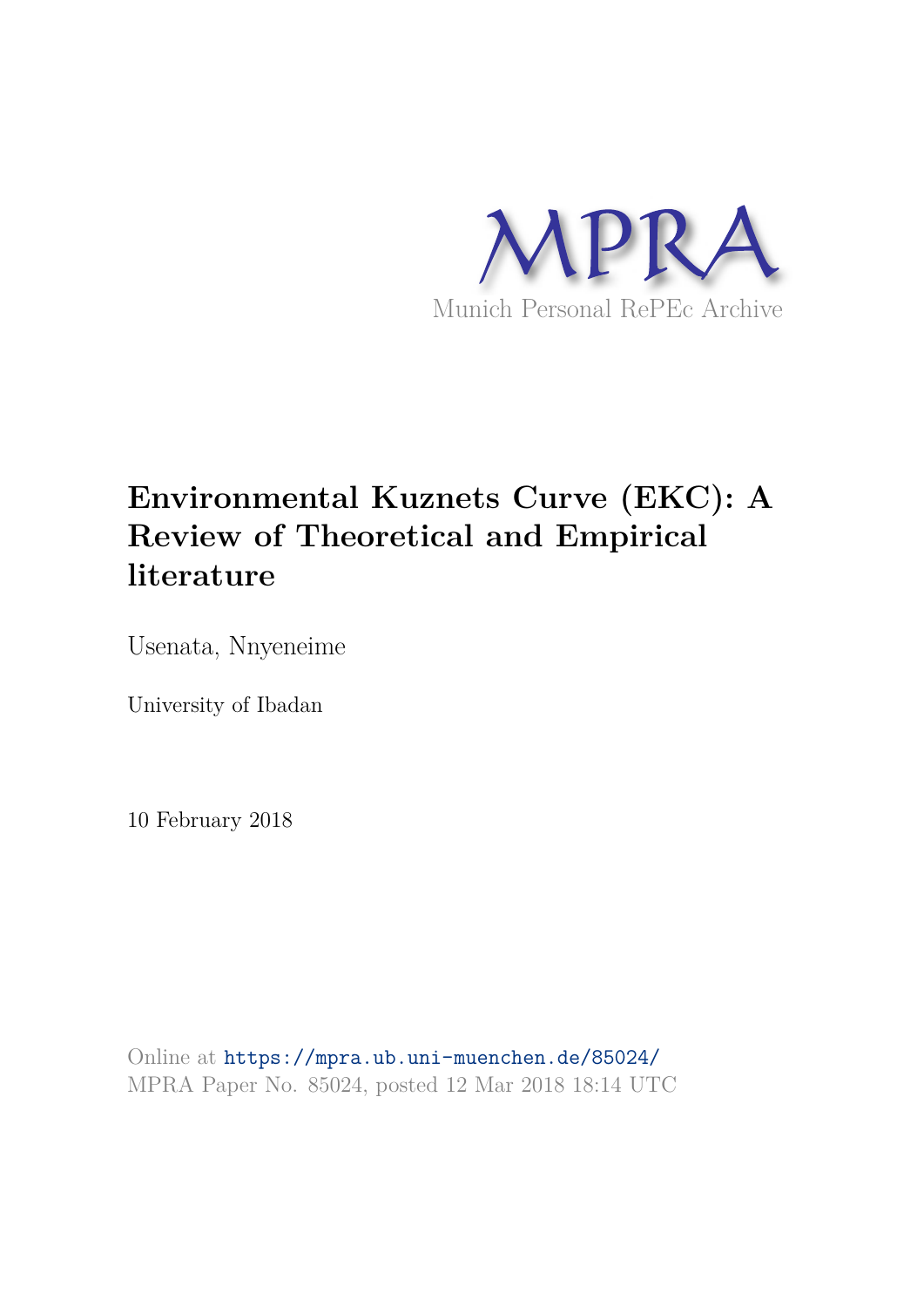### **Environmental Kuznets Curve (EKC): A Review of Theoretical and Empirical literature**

Nnyeneime Usenata**<sup>1</sup>**

## 1. Department of Economics, University of Ibadan-Nigeria nnyene81@gmail.com

### **1.0 INTRODUCTION AND BACKGROUND OF THE KUZNETS CURVE**

The changing relationship between income quality and per capita income which can be observed empirically and figuratively with latest developments in tools of economic analysis can be represented by the Kuznets Curve. The proponent of the theory was of the idea that the distribution of income is unequal at different levels of income growth.

However, as the economy grows, income distribution tends to become more even. Simon Kuznets brought the line of reasoning that as income per head (per capita) increases or rises, income inequality will also be on the rise initially after a maximum point begins to decline.

The issue of achieving and sustaining economic growth nay development without altering the natural composition of the ecosystem and environmental quality is an issue of discourse for scholars in the Natural/Physical sciences as well as the Social sciences. Economic growth requires more amounts of capital, labour and other resources which subsequently leads to higher amounts of waste being generated in the environment such as emission of gases and fumes making it unfit for human existence.

The Environmental Kuznets Curve (EKC) conjecture seeks to establish an inverted U-shaped nexus between income per capita and environmental degradation. It posits that at early stages of economic growth and development, environmental degradation rises or increases at an increasing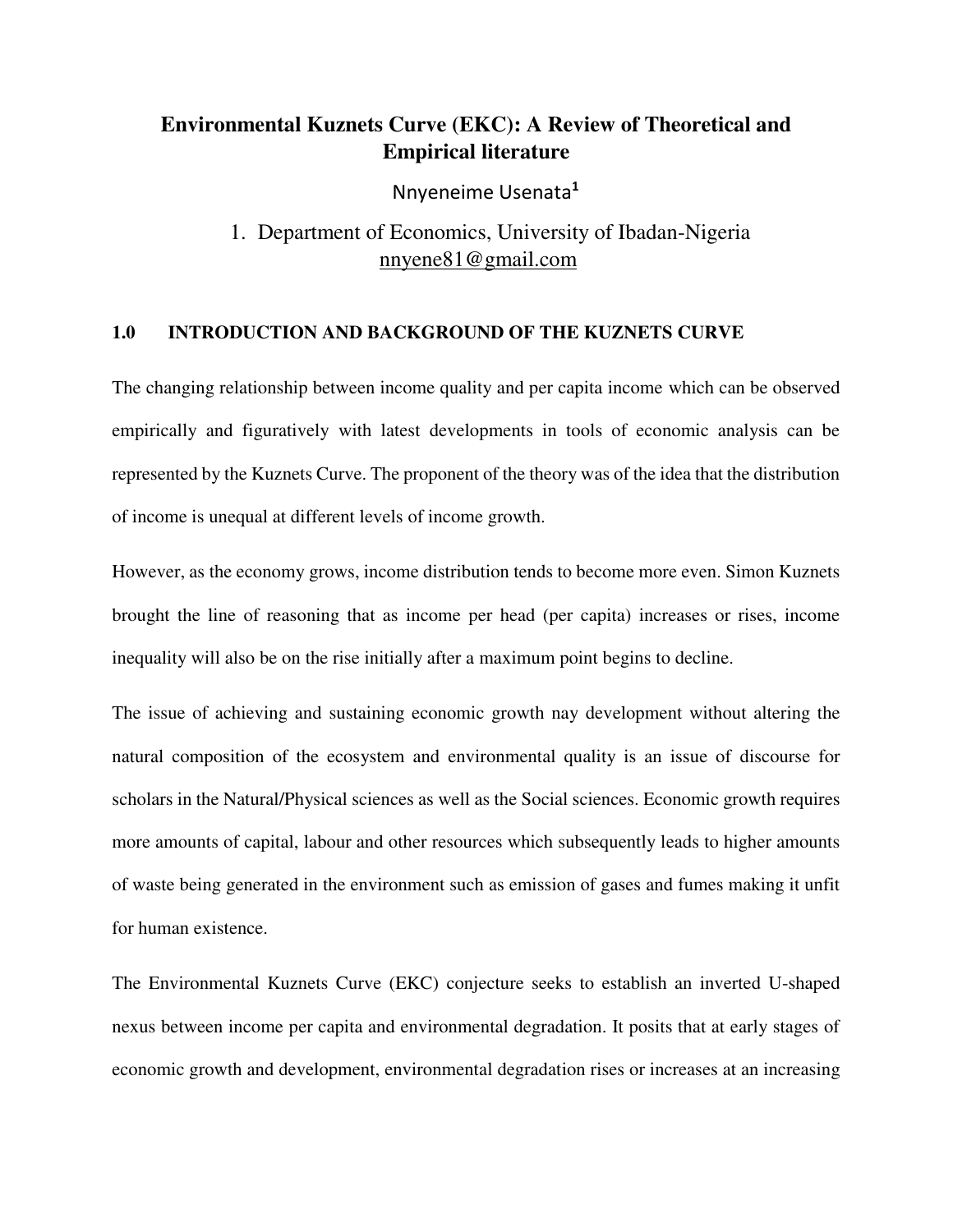rate. Nonetheless, after some threshold of economic development, the co-movement tends to reverse at higher levels of economic progress.

The Kuznets curve when used to analyze environment, income and pollution relationship is referred to as Environmental Kuznets curve (EKC henceforth) in the analysis that shall follow.

For a society to attain a higher level of development, she must then employ natural resources which will inadvertently have some residual effects on the environment thereby achieving prolonged and sustainable development in the process. Pollution grows at a faster rate since priority and attention are given to rising and increasing material productivity cum output. This leads to insensitivity of people which translates to them becoming more interested in financial gains other than the environment in which they live in. The rapid growth therefore leads to higher use and utilization of natural resources and subsequently, higher level of pollutants which degrades and reduces environmental quality.

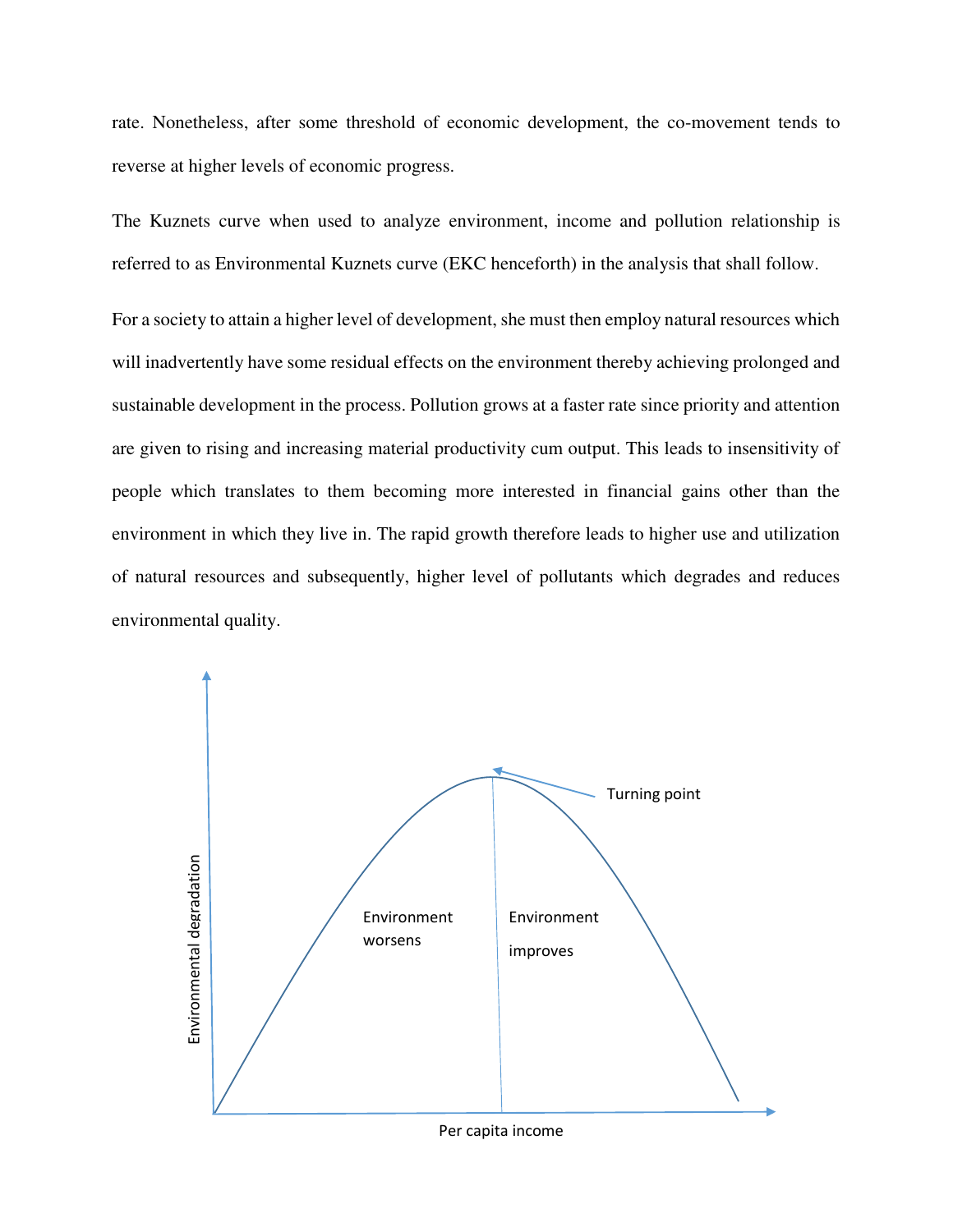### **2.0 REVIEW OF THEORETICAL LITERATURE**

All economies make use of natural resources and a host of other inputs including labour and capital to help transform them to usable and end-use forms. The production and consumption process that brings about these goods generates wastes which are re-introduced and recycled into the environment that in turn deplete environmental quality.

Furthermore, human beings use air, water and other natural resources provided by nature to sustain life. The environment therefore provides a number of services to facilitate economic activities. These resources and services are not infinite in nature hence risk the probability of being plunged into extinction and danger of negatively affecting the environmental quality.

When the environment is used as a receptor of wastes, there is a limit up to which it can absorb the wastes and assimilate in its system. This capacity is referred to as the absorptive or assimilative capacity. Beyond this capacity, wastes become accumulated in the environment (Bhattacharyya, 2011).

The environmental debacle begins when the waste rejection crosses the assimilative capacity of the environment. Wastes may take different forms such as solid, liquid and gas. Often, users who generate these problems are not often responsible for bearing the cost of the damage creating a negative externality in the process. Environmental issues of degradation and depletion are better seen as multi-dimensional and having such impacts too.

Income growth and its effect on environmental quality can be seen as being transmitted in three channels says Grossman (1995). It is possible to generate a *scale effect* on the environment: *a larger scale of economic activity results in increased environmental degradation*. More natural resources are depleted and used in the transformation of input to output.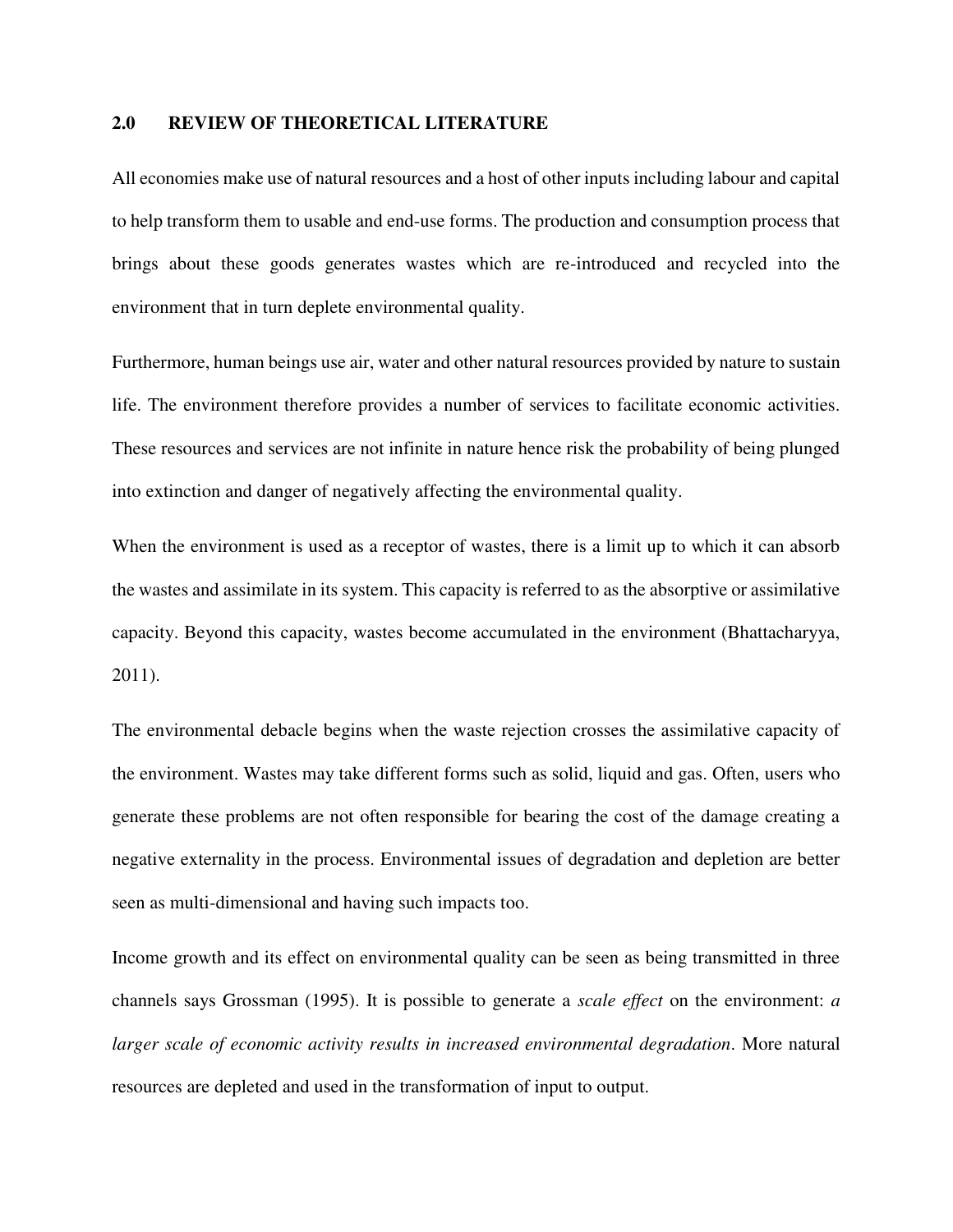Ante and Heidebrink (1995) points out that economic growth is likely to be accompanied by environmental degradation at low income levels but as income grows, the demand for environmental protection also tends to increase leading to a development path characterized by both economic growth and environmental quality improvements.

There is also the *composition effect* which posits that the *structure of the economy tilts towards changes as the overall income level grows which gradually and succinctly increases the share of dirt-free and cleaner activities in the Gross domestic product of a nation*. Environmental degradation tends to increase as the structure of the economy changes from rural to urban, agrarian to industrial but starts falling with the second structural change from energy intensive heavy industry to services-based and technologically-driven industries. This results in the substitution of archaic and dirty technologies with cleaner ones which in the process leads to improvement in environmental quality. This is the much touted *technique effect* of growth in relation to the environment.

The theoretical literature as far as the EKC is involved has undergone substantial and rapid changes and adjustments with different scholars contributing to extant and already existing body of literature. For instance, Banerjee and Newman (1990) analyzed the theory of insurance, incomplete markets in conjunction with the neoclassical theory of economic growth. Their model seems to be in unison with the Kuznets hypothesis.

Galor and Tsiddon (1996) are of the view that an unequal distribution of capital in the form of income may originally be a precondition for investment in human capital to occur while later on accumulated knowledge declines so that inequality declines in the long run.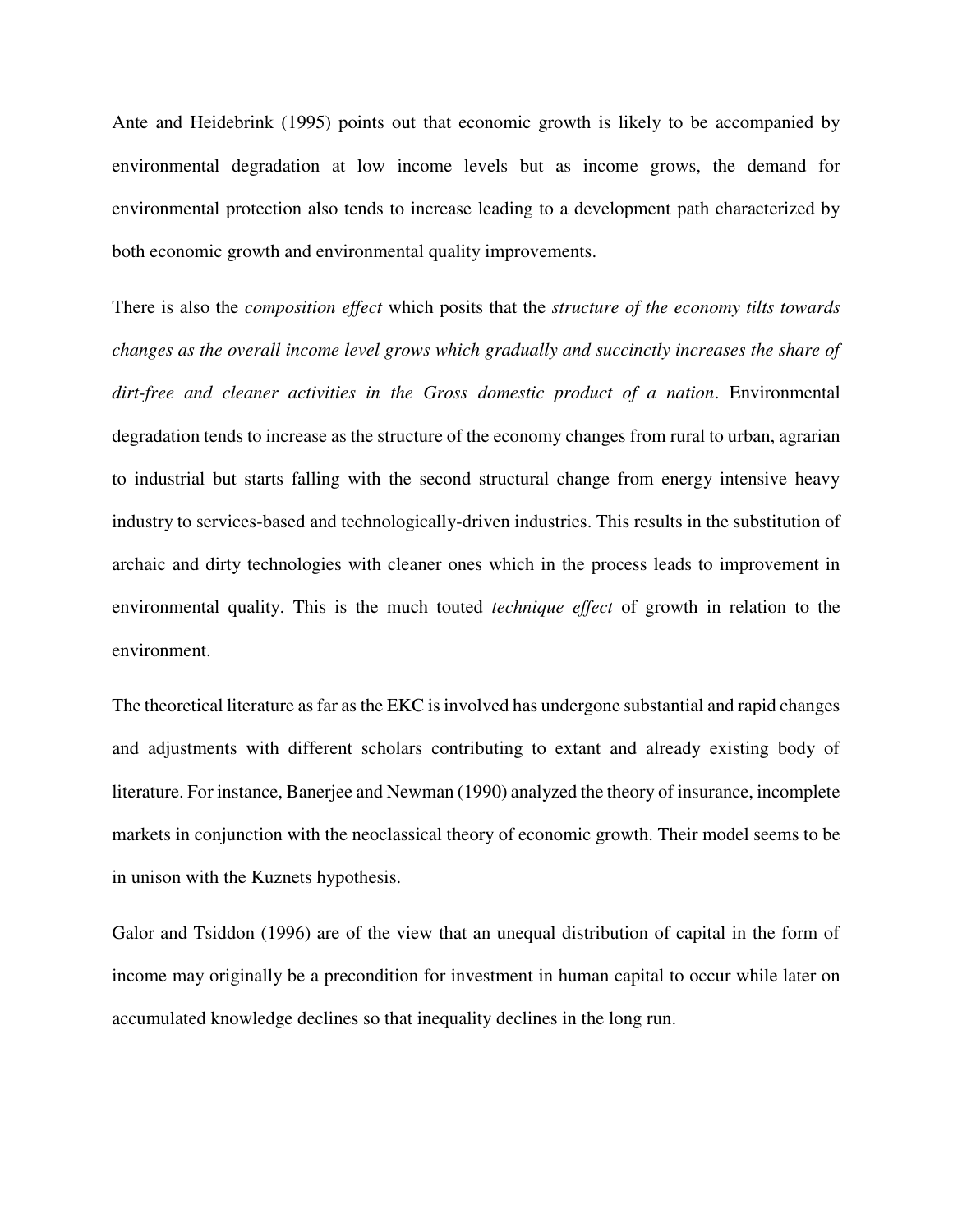Political participation which is exogenously determined emphasizes that demographic factors also contribute to income inequality and environmental inequality in terms of the interaction between the economic structure and the political mechanism. These belong to the class of models that assume that growth is actually an outcome of investment in physical capital or the acquisition of useful knowledge and skills for technical progress with major emphasis on public education.

Many attempts have been made to provide the theoretical underpinnings of the EKC relationship. The approaches vary but conclusively leads to one path. It is often common to segment theoretical literature into static and dynamic analysis.

### **STATIC MODELS OF THE EKC THEORETICAL LITERATURE**

Lopez (1994), Jaeger (1998), Elkins (2000), Andreoni and Levinson (1998) in Lantza (2000) provide an illuminating exposition to the EKC phenomenon.

Lopez (1994) for instance develops a model of output-pollution relationship that infers that consumers have preferences over defined income, output price vector and pollution levels. Quasifixed capital and labour inputs together with a pollution input produce output according to constant returns to scale technology and weak separability between pollution and conventional factors of production where technology and output factors are assumed exogenous.

His result shows that if a producer pays a zero or fixed pollution price, then increases in output results in increase in pollution levels regardless of the features of technology or preferences.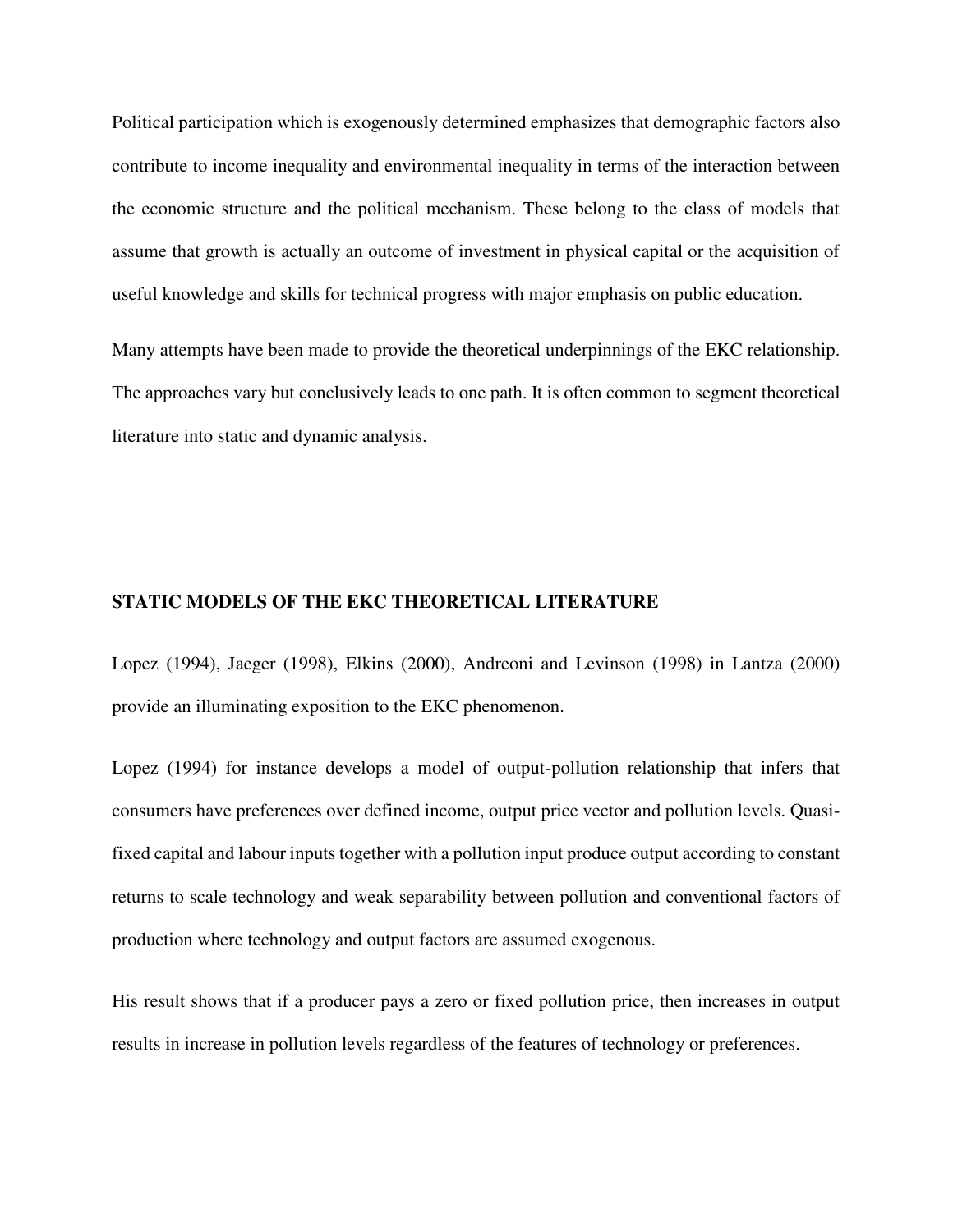A tabulation of the static theoretical EKC literature is made for ease and convenience of reading below.

| <b>Authors</b>       | Model specification                             | Findings/conclusion           |
|----------------------|-------------------------------------------------|-------------------------------|
| Andreoni<br>and      | Employed a static-partial equilibrium model     | More investment will be       |
| Levinson (1998)      | where the choice is between consumption         | made on curbing pollution     |
|                      | and investment in pollution minimization.       | as income rises. Increasing   |
|                      |                                                 | returns to pollution curbing  |
|                      |                                                 | technologies<br>causes<br>the |
|                      |                                                 | EKC to rise.                  |
| <b>Elkins</b> (1997) | Adopts<br>the<br>composition<br>and<br>scale,   | If<br>technique<br>and        |
|                      | <i>technique</i> effects in a static but single | composition<br>effects        |
|                      | equation framework                              | overcome the scale effect,    |
|                      |                                                 | an EKC can possibly arise     |
|                      |                                                 | in the process.               |
| Jaeger (1998)        | Specifies a static General equilibrium          | As income level increases,    |
|                      | model where a choice of dirty and clean         | the environment transits      |
|                      | good is made. A technique effect is also        | from an abundant to a         |
|                      | specified.                                      | scarce factor so<br>agents    |
|                      |                                                 | choose cleaner goods and      |
|                      |                                                 | technologies over time. The   |
|                      |                                                 | EKC results from these        |
|                      |                                                 | minimization lapses.          |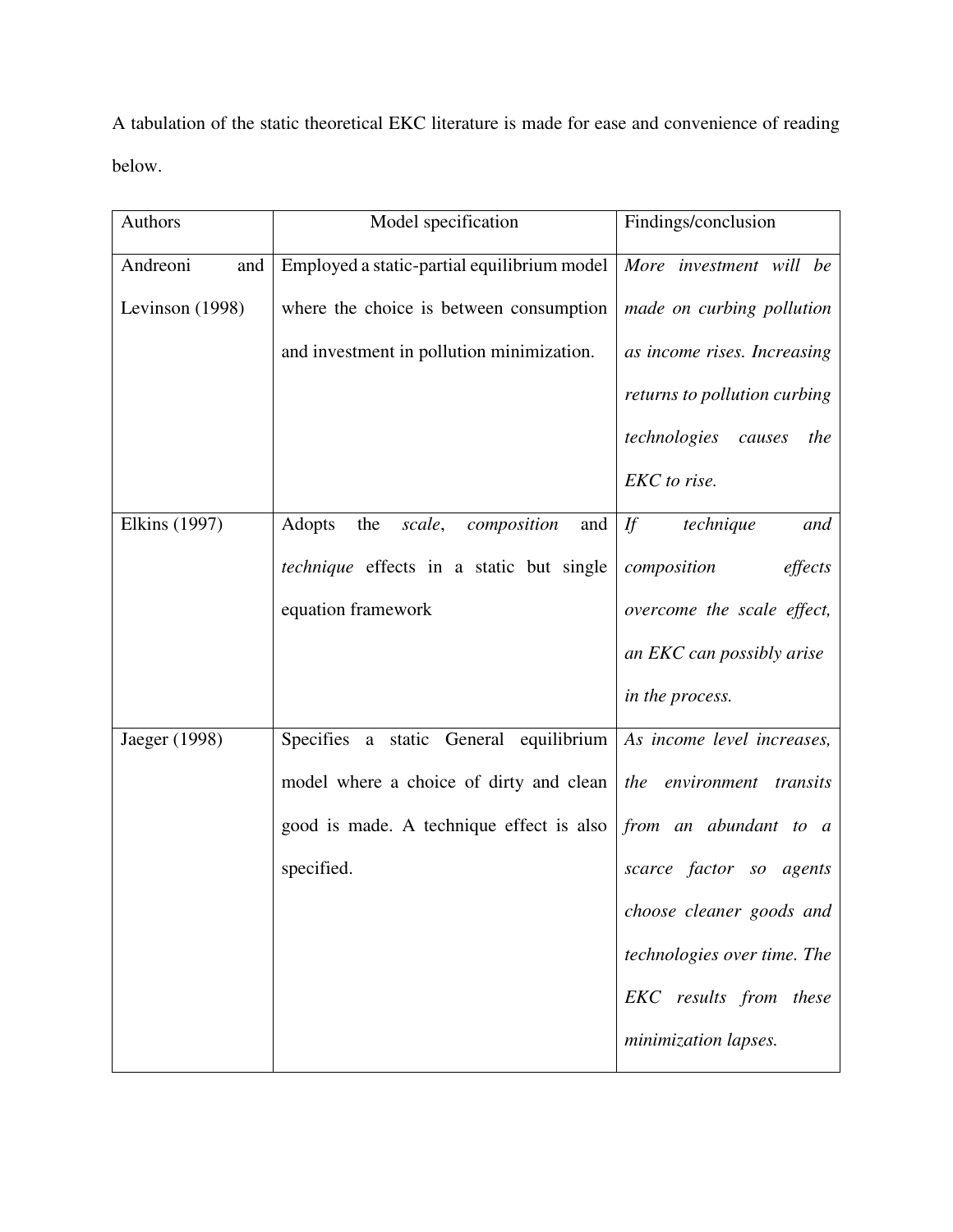| Lopez $(1994)$ | Makes use of the static General equilibrium   Finds that Non-homothetic |      |
|----------------|-------------------------------------------------------------------------|------|
|                | model where welfare and output are preferences may cause the            |      |
|                | functions of the environment.                                           | EKC. |

# **2.1 CRITIQUE OF THE STATIC ENVIRONMENTAL KUZNETS CURVE (EKC) MODELS**

The Static models are often at times criticized for their gross inability to account for decision making and planning in the long run. This may therefore lead to spurious and inaccurate predictions/conclusions about the exact and precise relationship that exists between pollution in relation to output.

Furthermore, when analyzing economies over their phases of development, it is possible to establish possible feed-back and monitoring effects of pollution on the market economy (such as acidification of soils). Treating pollution as a harmless flow variable in previous analysis existing in extant literature is not only deceptive but erroneous and misleading.

### **2.2 DYNAMIC MODEL OF THE EKC THEORETICAL LITERATURE**

Dynamic models have also been used to describe the Environmental Kuznets Curve. It is worthy of note that many modern studies are empirical in nature and as such do not dwell on theoretical literature. However, studies by John and Pecchenino (1994), Jones et al. (1995), Seldon and Song (1995), Stockey (1998), Anusuategi and Perrings (1999) etc explain the EKC by developing dynamic models of economies overtime.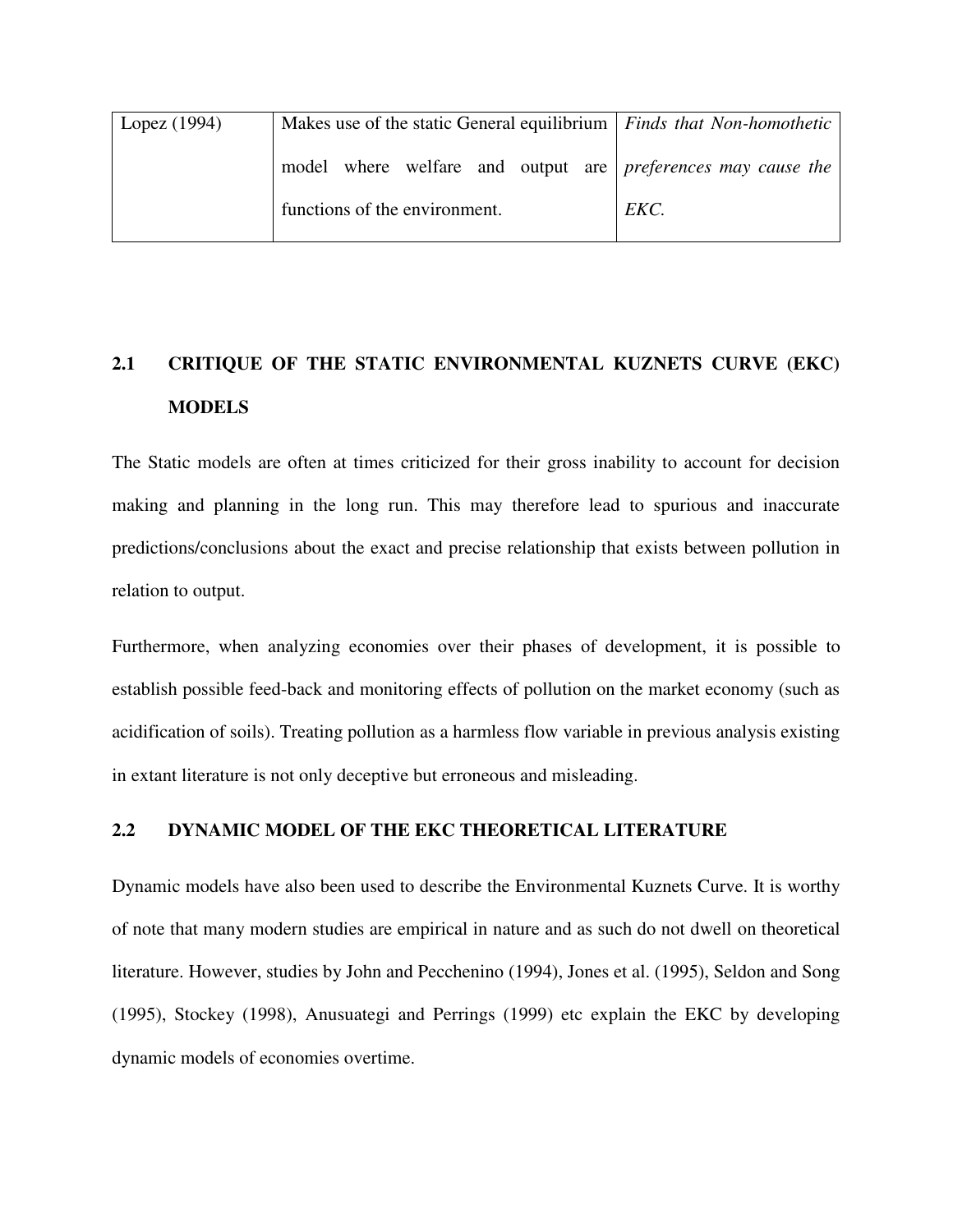The Overlapping generations model (OLG) are being captured in the first two studies who are of the opinion that environmental quality is a stock and finite resource in the economy. As the economy grows, the stock degrades unless investments are made to replenish it.

| Authors            | Model specification                          | Findings and results              |
|--------------------|----------------------------------------------|-----------------------------------|
| John<br>and        | Dynamic Overlapping generation model         | At low income levels, zero-       |
| Pecchenino (1994)  | where environmental quality is captured in   | maintenance<br>be<br>may          |
|                    | utility                                      | optimal.<br>As<br>income          |
|                    |                                              | increases, higher capital         |
|                    |                                              | stock may be associated           |
|                    |                                              | with higher environmental         |
|                    |                                              | quality resulting in the EKC      |
| Jones and Manuelli | Dynamic Overlapping generation model         | Optimal<br>and<br>taxes           |
| (1995)             | where pollution enters utility and is a by-  | standards<br>will<br>cause        |
|                    | product of capital. Pollution taxes and      | producers to choose less          |
|                    | standards are specified and producers have   | intensive inputs overtime.        |
|                    | a choice of input efficiency and pollution   | This leads to the EKC             |
|                    | emissions.                                   |                                   |
| Seldon and Song    | Dynamic infinite horizon growth model        | As<br>income<br><i>increases,</i> |
| (1995)             | where pollution stock is affected by capital | preferences and increasing        |
|                    | abatement and affects welfare.               | pollution<br>returns<br>to        |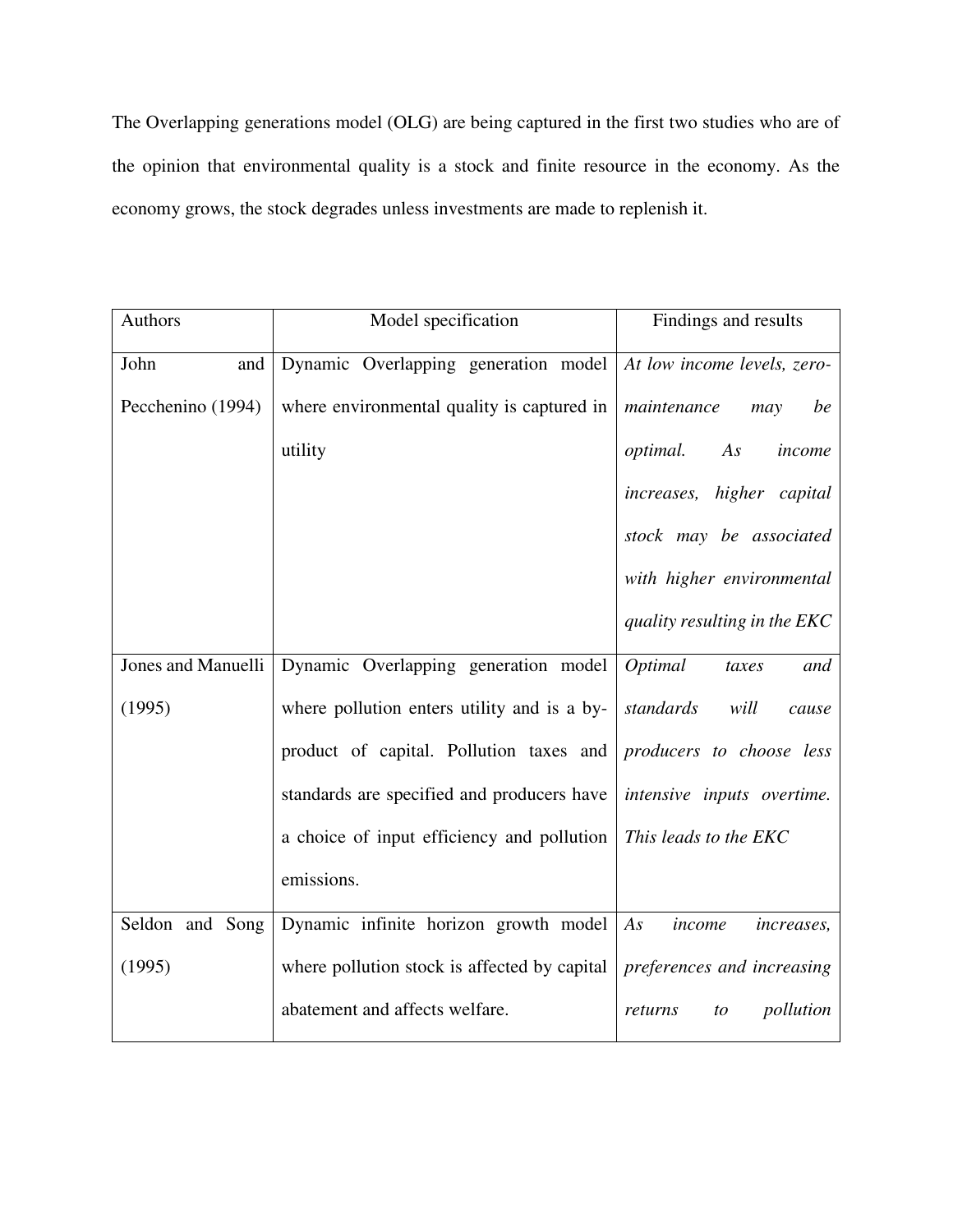|                  |                                                        | technologies<br>abatement   |
|------------------|--------------------------------------------------------|-----------------------------|
|                  |                                                        | may cause an EKC to exist.  |
| Stokey (1998)    | Dynamic infinite horizon two country                   | There is a critical level   |
|                  | growth model where pollution enters utility            | where technological         |
|                  | and is a by-product of production. <i>restrictions</i> | into<br>come                |
|                  | Technological restrictions cause less                  | effect. This is the turning |
|                  | pollution per unit output.                             | point of the EKC.           |
| Ansuategi<br>and | Dynamic infinite horizon, two country                  | EKC is less likely when     |
| Perrings (1999)  | growth model where pollution (affected by              | transboundary<br>pollution  |
|                  | capital) enters utility and may have cross-            | externaltities predominate. |
|                  | boundary effects. Pollution abatement                  |                             |
|                  | effects are specified.                                 |                             |

The relationship between economic growth and environmental pollution is rather complex to say the least having been appreciable and numerous research efforts on the relationship between environmental quality and economic growth especially in developed countries although with limited works in Africa (Nigeria inclusive). The results from these existing studies as regards the EKC have been mixed and diverse.

Some scholars (Grossman & Krueger, 1991; Selden & Song, 1994) have found evidence supporting the EKC, while others hold a contrary view (Gershuny & Weber, 2009; Saboori & Soleymani, 2011). The EKC offers some explanatory power demonstrating the linkage between economic growth and its effects on environmental pollution. It suggests that as income increases, environmental degradation increases first at an increasing rate and then at a decreasing rate.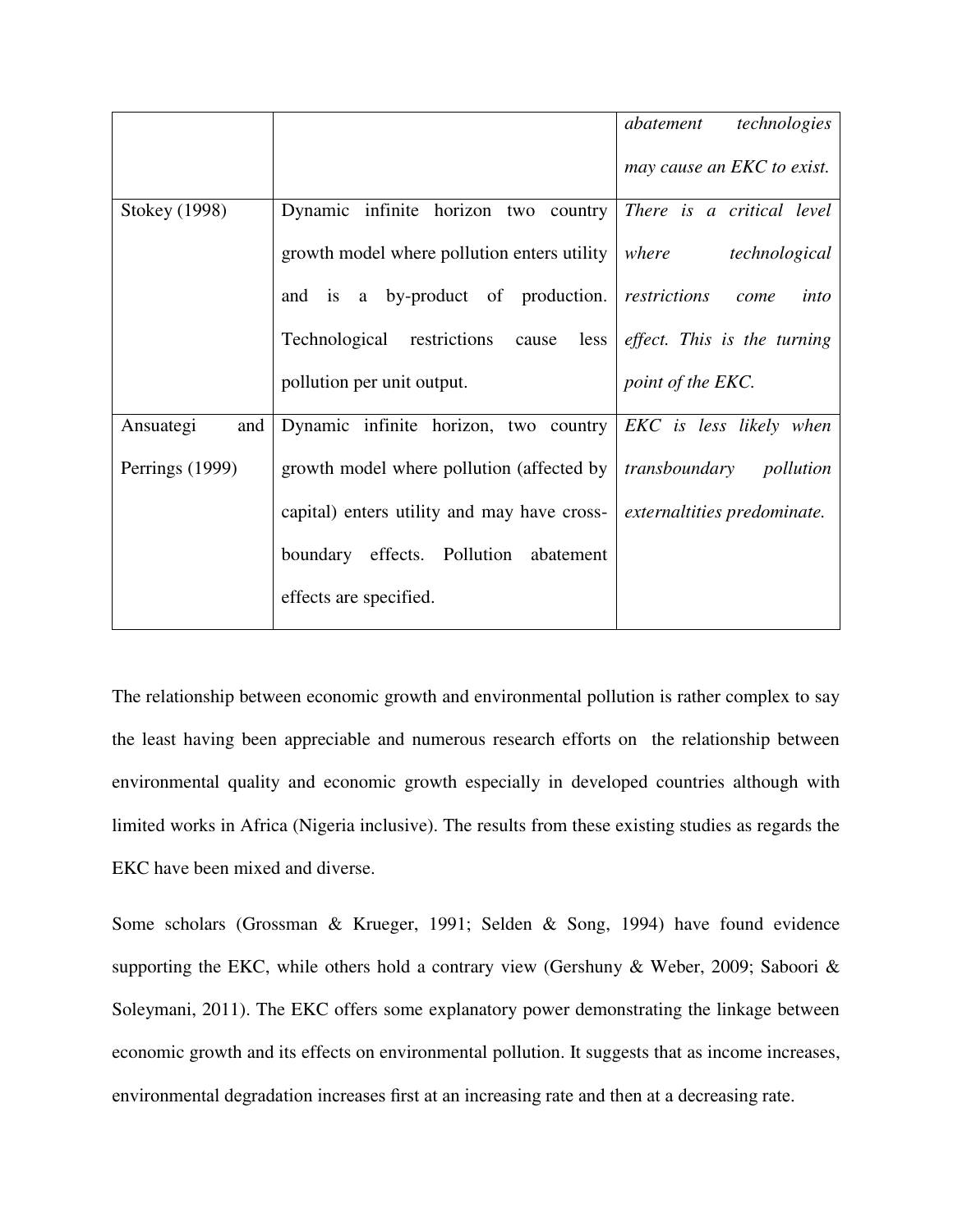Grossman (1995) noted that the inverted 'U-shaped' pattern in the EKC hypothesis arises as a result of the joint effects of the *scale of the economy*, its *composition* and *technology*. Initially, there was an assumption that the relationship between economic growth and environmental degradation was monotonic ignoring the widely-held belief that economic growth leads to environmental degradation.

### **2.3 EMPIRICAL LITERATURE**

A number of empirical studies in the early 1990s however established the existence of a nonmonotonic, inverted-U shaped relationship between a number of pollutants such as  $CO<sub>2</sub>$ , Sulphur Dioxide and income therefore suggesting a dynamic relationship between the environment and growth along the course of economic development (Larson et al., 2012).

In addition, a dual relationship exists between sustainable development and climate change as concluded by the Intergovernmental Panel on Climate Change (2007) fourth assessment report. The EKC hypothesis was attributed largely to behavioural factors: as income rises the effective demand for environmental quality rises and eventually overwhelms any scale effects of economic growth on pollution (Stern, 2004). At higher levels of economic development, there will be a structural change in the economy coupled with increased environmental awareness, enforcement of environmental regulations and better technology.

Shafik and Bandyopadhyay (1992), Heitage, Lucas and Wheeler (1992), Panayotou (1994), Shafik (1994), Cropper and Griffiths (1994) and Holtz-Eakin and Selden (1995) and a host of other researchers adopted the econometric technique since it was generally believed that economic theory provided no structure for the EKC analysis.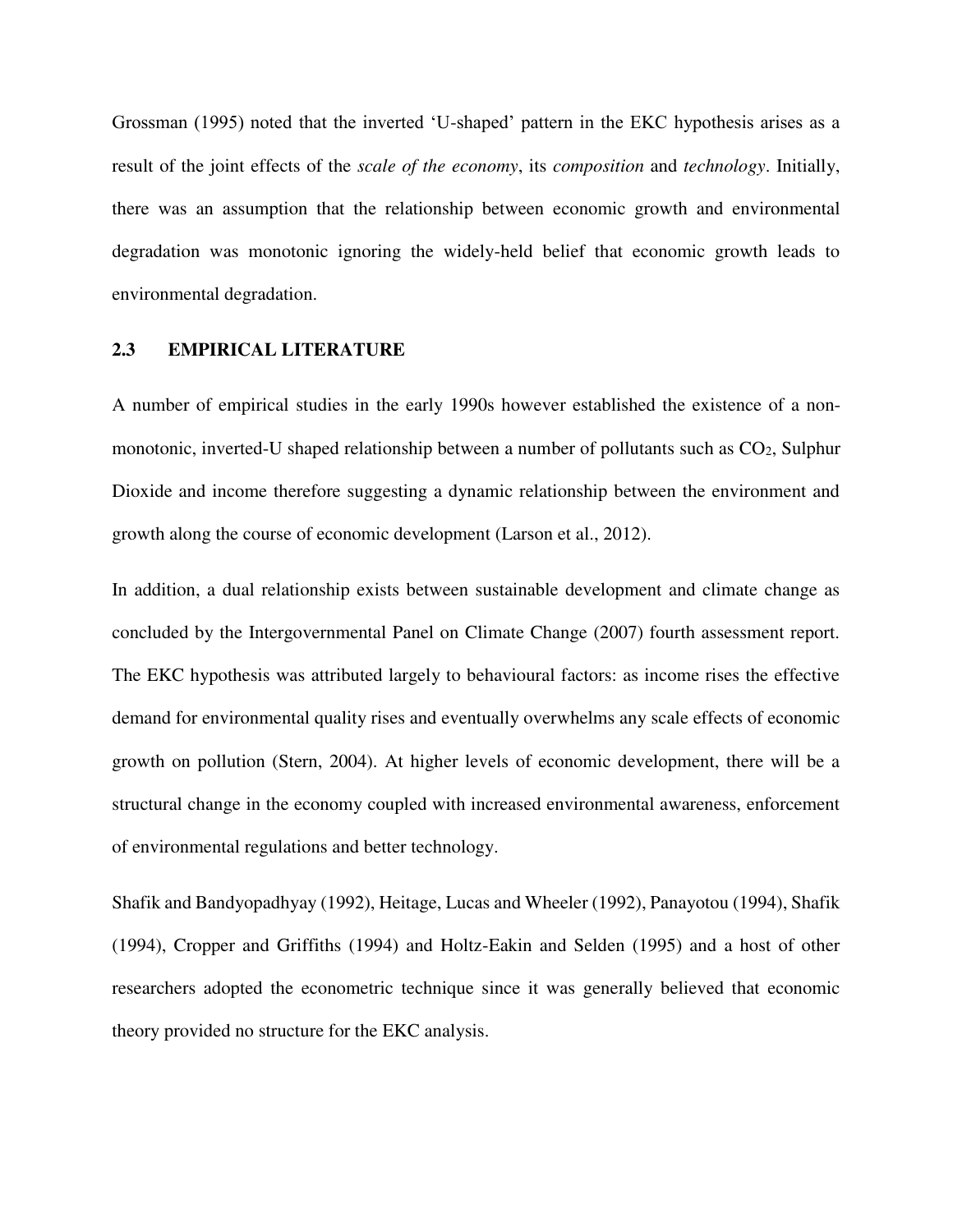All empirical studies such as the aforementioned specify a reduced-form equation that includes a dependent pollution variable, independent quadratic/cubic GDP capita value.

These can lead to a gradual decline of environmental degradation. Conversely, if there are no changes in the structure of technology or scale of the economy, there would be higher forms of environmental pollution from economic activities.

Ravallion et al. (2000) pointed out that development processes that are essentially resource-driven will depend on how well a society manages its resources in order to avoid or encourage pollution. Panayotou et al (2000) investigates the role that policies and institutions play in influencing environmental quality and discovered that better governance and policies make a moment improving environmental quality. Thus, policies and institutions that focus on development will also affect environmental pollution.

The role of strengthened institutions in reducing the environmental impact of Multinational Corporations has recently been stressed in Osabuohien et al. (2013) that environmental hazard occurs at a decreasing rate when strong environmental policies are implemented. Assessing the robustness of different parametric analyses conducted and using alternative emissions data, Galeotti et al. (2006) finds that EKC does not depend on the source of data with respect to  $CO<sub>2</sub>$ and provide evidence of EKC for Organization for Economic Co-operation and Development (OECD) countries but not for non-OECD countries.

Similarly, Lipford and Yandle (2010), focusing on G8 and five developing countries assess the relevance of EKC and their findings raised doubts about the feasibility of reducing global  $CO<sub>2</sub>$ emissions with improvement in income.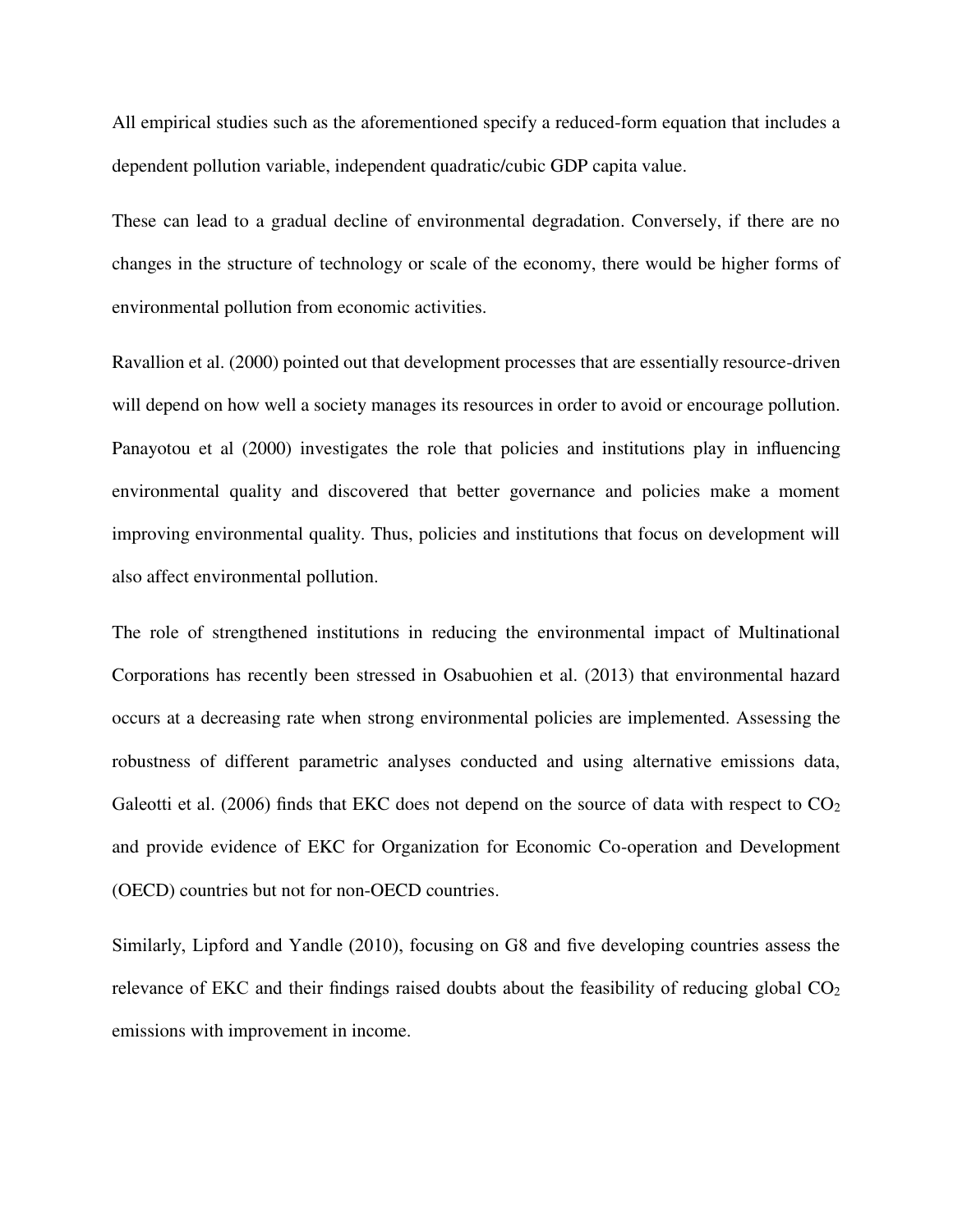Taguchi (2012) found that sulphur emissions follow the expected inverted-U shape while  $CO<sub>2</sub>$ tends to increase in line with increase in per capita income. Furthermore, Rothman (1998) using a variety of environmental indicators finds that  $CO<sub>2</sub>$  emissions and municipal waste do not tend to decline with increasing per capita income. Efforts to test the hypothesis using cross-sectional data have been criticized as misleading (Stern, 2004). The trend of methods used in testing EKC has evolved from the simple quadratic functions used in early studies of Grossman and Krueger (1991) to the application of panel data methods as in Perman and Stern (2003).

Perman and Stern (2003) employ panel unit root and cointegration tests and find that there is a long-run relationship between sulphur emissions and GDP per capita.

Furthermore, Coondoo and Dinda  $(2002)$  used  $CO<sub>2</sub>$  and found similar results that in developed countries causality runs from emissions to income while in developing countries there is no significant relationship. To buttress this, Villanueva (2012) assessing the impact of institutional quality on the environment employing World Governance Indicators (WGI) of the World Bank found support for EKC hypothesis using  $CO<sub>2</sub>$  emissions as a measure of environmental change for the period 1985–2005.

### **2.4 RECENT EMPIRICAL LITERATURE ON THE EKC**

This mainly relates to the sophistication of methodology in recent studies on the EKC. Examples of these studies include those carried out by Panayotou et al (2000), Dinda (2002), Perman and Stern (2003), Galleotti et al (2006), Lipford and Yandle (2010), Akpan and Chuku (2011), Taguchi (2012), Osabuhien et al (2013) among other works numerous to cite here.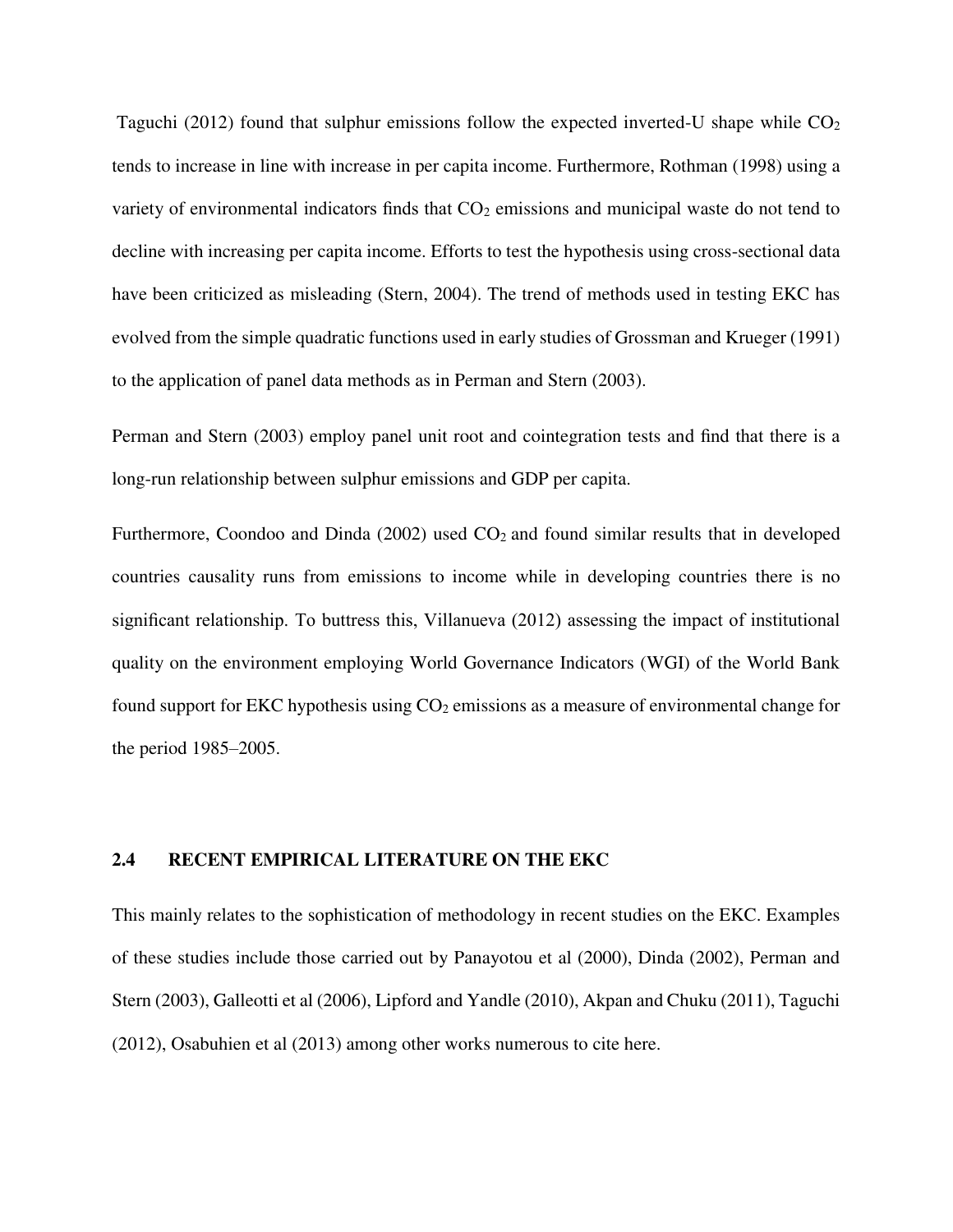Generally, the results obtained from this studies which was initially aimed at improving the methodology and analysis of the Kuznets curve tend to cast aspersion on the reliability of previous EKC studies.

For example, Dijkgraaf and Vollenbergh (1998), Stern (1998), Perman and Stern (1998) attempted to compare pooled/cross-sectional data results in relation to results obtained from time-series while Cole et al (1997), Moomaw and Unruh (1997) Roberts and Grimes (1997) and List and Gallet (1999) found evidence supporting the proposition that substituting time series data for cross/sectional data or replacing world data with regional/country data leads to different turning points of the EKC and in some cases no establishment of turning point at all for the Environmental Kuznets Curve.

Furthermore, other studies also were devoted to correcting statistical and econometric flaws in previous works and extant empirical literature. The studies found out that Environmental Kuznets curve is highly dependent on functional forms and that omitted variables could also tend to affect the shape of the curve. This is consistent with the works of (Hilton and Davidson, 1998), Harbaugh et al (1998), Koop and Tole (1998), Galeotti and Lanza (1999) etc.

Osabuhien et al (2013) and Akpan and Chuku (2011) established that a long-run relationship exists between indicators of environmental pollution  $(CO<sub>2</sub>$  and Premium motor spirit emissions), per capita income and its square, institutional variable and trade thus denoting the possibility of chosen explanatory variables converging with environmental pollution in the long run. *This implies that jointly, institutional quality, trade and economic development can explain the extent of environmental pollution parameters in the long run* which therefore validates the existence of the EKC hypothesis in Africa.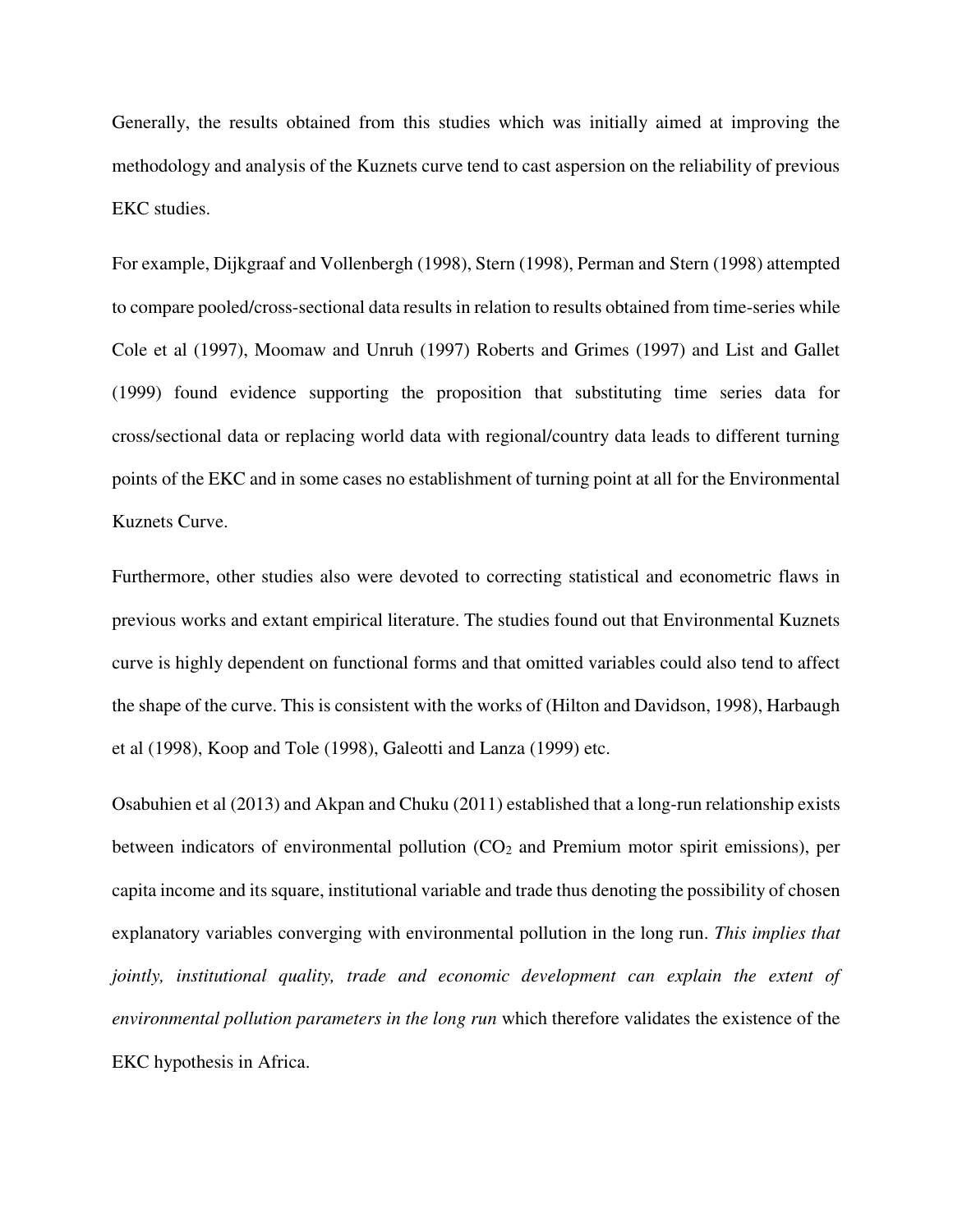### **CRITIQUE OF RECENT EMPIRICAL LITERATURE**

Recent empirical literature exhibits large and swing in estimation results. Some studies establish EKC result for specific data and geographical locations while others find N-shaped results, Ushaped relationships and in some cases, no relationships at all.

Monotonic relationships between output represented by Gross Domestic product and different forms of pollution also do occur periodically.

Reduced-form studies most at times lack policy implications as found in the overlapping generations model hence cannot really be used for policy purposes implying that some works existing on the subject matter is merely academic and intellectual.

Some pollutants tend to rise with income increase hence are increasing functions of income and subsequently, damages caused by these pollutants may not be reversible if pollutants tend to be accumulated in forms of stocks over a period of time.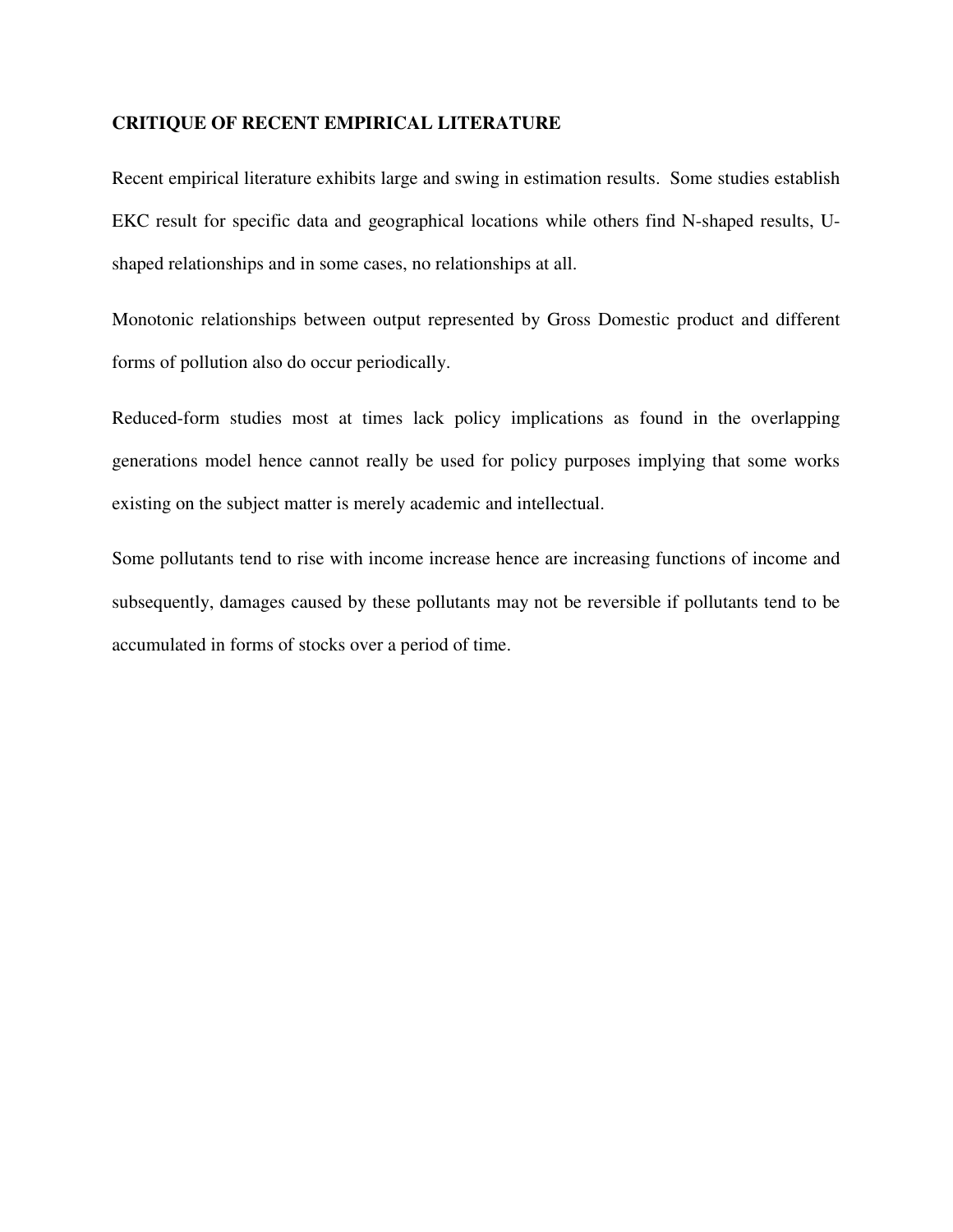#### **REFERENCES**

- Agras, J. and Champman (1998)**,** *A Dynamic approach to the Environmental Kuznets curve Hypothesis,* **Ecological Economics:** 28, 267-277.
- Akpan, U. F., and Agbai Chuku (2011) *Economic Growth and Environmental degradation in Nigeria: Beyond the Environmental Kuznets curve:* A revised paper presented at the 4<sup>th</sup> Annual NAEE/IAEE international conference, Abuja. MPRA paper no. 31241
- Andreoni and Levinson (1999) *The simple analytics of the Environmental Kuznets curve* **NBER working paper**
- Ante, J. M., and Greg Heidebrink (1995). *Environment and Development: Theory and international* e*vidence*. **Economic Development and cultural change** 43 (3): 603-25
- Anusuategi and Perrings (1999) *Transboundary externalities in the environmental transition hypothesis,* **Mimeo,** University of York, UK
- Coondoo, D and Dinda, S. (2002) *Causality between income and emission*: *A country group specific econometric analysis*, **Ecological Economics**, 40 (3), pp 351-367.
- Dijkgraaf, E and H. R. J. Vollenbergh (1998), *Environmental Kuznets Revisited: Time series versus panel estimation, the case of CO2*, **Mimeo,** Erasmus University, Rotterdam.
- Elkins P. (1996). *The Kuznets Curve for the Environment and economic growth: Examining the evidence*, **Environment and planning** (29), pp 805-830
- Galeotti, M., and Lanza., and Pauli, F. (2006) *Reassessing the environmental Kuznets curve for CO2 emissions: A robustness exercise*, **Ecological Economics**, 57 (1), pp 157-163.
- Galleotti, M. and A. Lanza (2002),*Whose Environment? Whose Growth? World carbon dioxide emissions, Kuznets curve and Beyond*, paper presented at the **World conference of Environmental and Resource Economists**, Venice-Italy.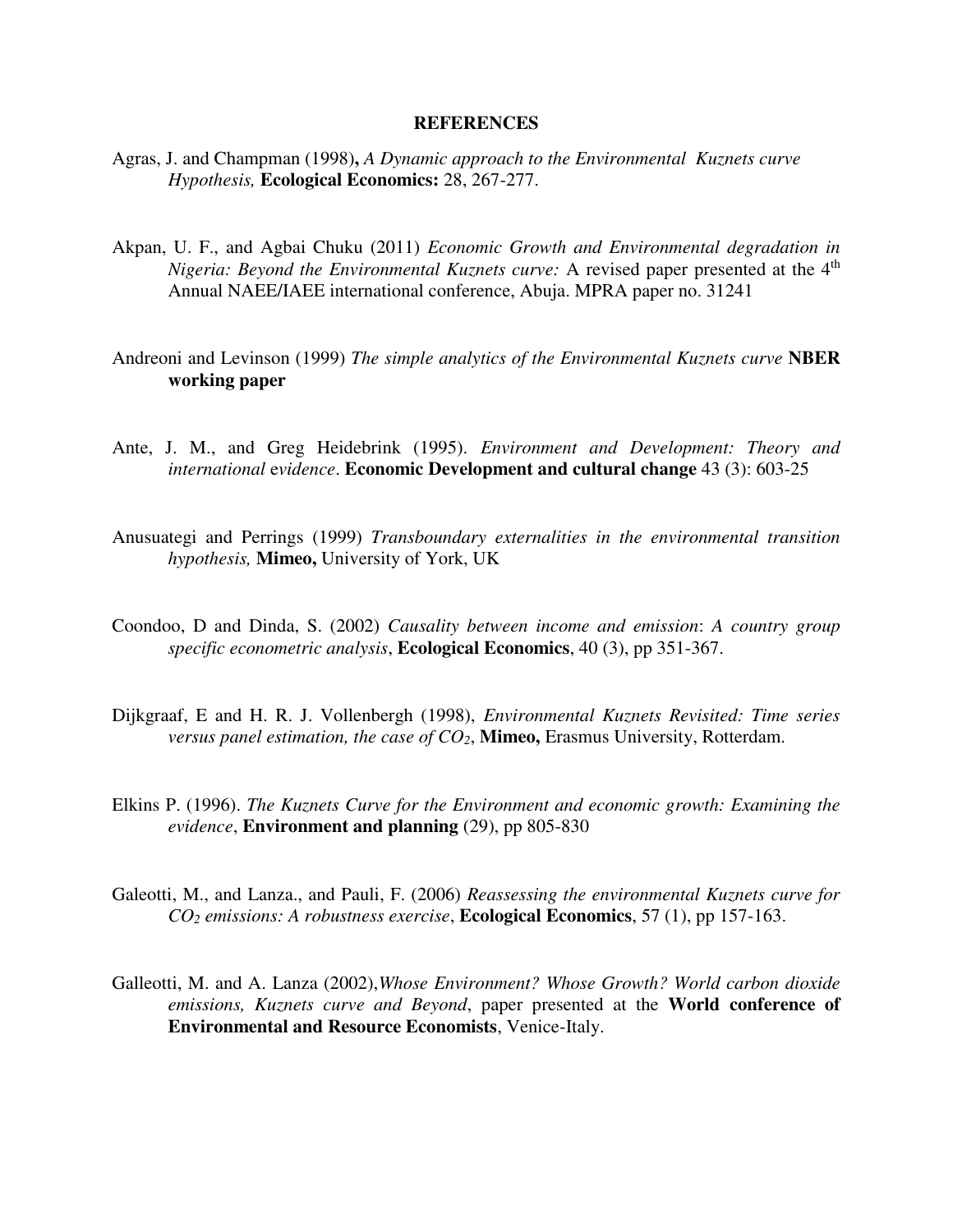- Gershuny, P. and W. L Weber (2009) *A law and Economic Approach to Climate change regulation in Carlifornia using the Environmental Kuznets Curve*. Source and repository: http:/ /papers.ssrn.com/sol3/papers.cfm?abstract\_id=126.
- Grossman and Krueger (1991). *Environmental impacts of North America's free trade Agreement*, **NBER** working paper 3914, Cambridge, Massachusetts.
- Harbaugh, W., A. Levinson and D. Wilson (1998). *Re-examining the empirical evidence of an environmental Kuznets curve*, **Mimeo**, University of Oregon, Oregon.
- Hilton, F.G.H and A. Levinson (1998), *Factoring the environmental Kuznets curve: Evidence from Automotive Lead Emissions*, **Journal of Environmental Economics and Management 35, 126-141.**
- Jaeger, W. (1998) *A Theoretical Basis for the Environmental inverted-U curve and implications for international trade,* **Mimeo**, Williams college.
- John and Pecchenino (1994), *An overlapping Generations model of Growth and the Environment,* **The Economic Journal** 104, pp. 1393-1410.
- Jones, L. and R. Manuelli (1995). *A positive Model of Growth and pollution controls,* NBER working paper No. 5205.
- Kaufmann, R. K., B Davidstodir, S Graham and P. Pauly (1998), *The determinants of atmospheric SO2 concentrations: Reconsidering the Environmental Kuznets curve*, **Ecological Economics** 25, 209-220.
- Koop, T. and L. Tole (1999). *Is there an Environmental Kuznets Curve for Deforestation?,*  **Journal of Development Economics** 58, 231-244.
- Larson, D. F., Dinar, A., and Blankespoor, B. (2012) *Aligning climate change Mitigation and Agricultural policies in Eastern Europe and Central Asia*, **Policy Research working paper** No. 6080, Washington DC, World Bank.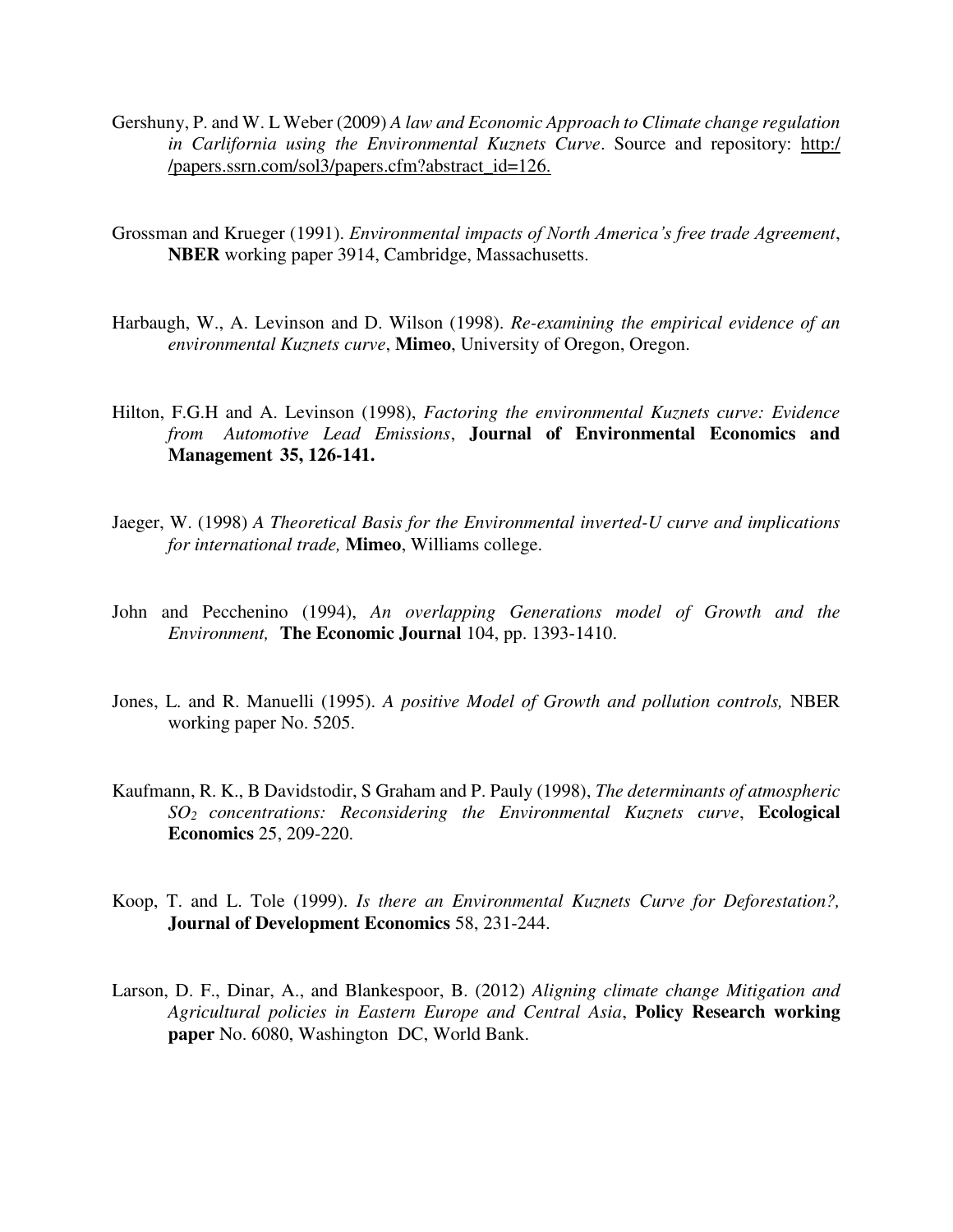- Lipford, J. W and Yandle, B. (2010) Environmental Kuznets Curve, carbon emissions and public choice, Environment and Development Economics, 15(4), pp. 438-471.
- List, J. A and C. A. Gallet (1999), *The Environmental Kuznets curve: Does one Size fits All?*  **Ecological Economics,** 31 pp 409-423
- Lopez, R. (1994). *The Environment as a Factor of Production: the Effects of Economic growth and Trade Liberalization*, **Journal of Environmental Economics and Management** 27, 163-184.
- Moomaw, W. R. and G. C. Unruh (1997) *Are Environmental Kuznets curve Misleading us?*  **Environment and Development Economics 11** (special issue: The Environmental Kuznets curve): 451-464.
- Osabuhien, E. S., Efobi, U. R., and Gitau, C. M. W. (2013) External intrusion, internal tragedy: Environmental pollution and multinational corporations in Sub-saharan Africa, in: Leonard Liam and Gonzalez-Perez Maria Alejandra (Eds) *Principles and Strategies to Balanced ethical , social and environmental concerns with corporate requirements (Advances in sustainability and Environmental justice*), vol. 12, pp. 93-118 (Bingley:Emerald group).
- Panayotou (2000) *Demystifying the Environmental Kuznets Curve: Turning a black box into a policy tool,* **Environment and Development Economics** (2):465-484
- Perman, R and D. I Stern (2003). *The Environmental Kuznets Curve: Implications of Nonstationarity*, **Mimeo**, University of Strathclyde, Glascow-Scotland.
- Ravallion, M., Heil, M., and Jalan, J. (2000) *Carbon emissions and income inequality,* **Oxford Economic papers**, 52 (4) pp. 651-669.
- Roberts J. T. and P. E. Grimes (1997). *Carbon intensity and Economic Development* 1962-91: A *brief exploration of the Environmental Kuznets Curve*, **World Development** 25(2), 191- 198.
- Seldon, T. M. and D. Song (1995). *Neoclassical Growth, the J Curve for abatement and the inverted-U curve for pollution,* **Journal of Environmental Economics and Management**   $27:147-162$ .